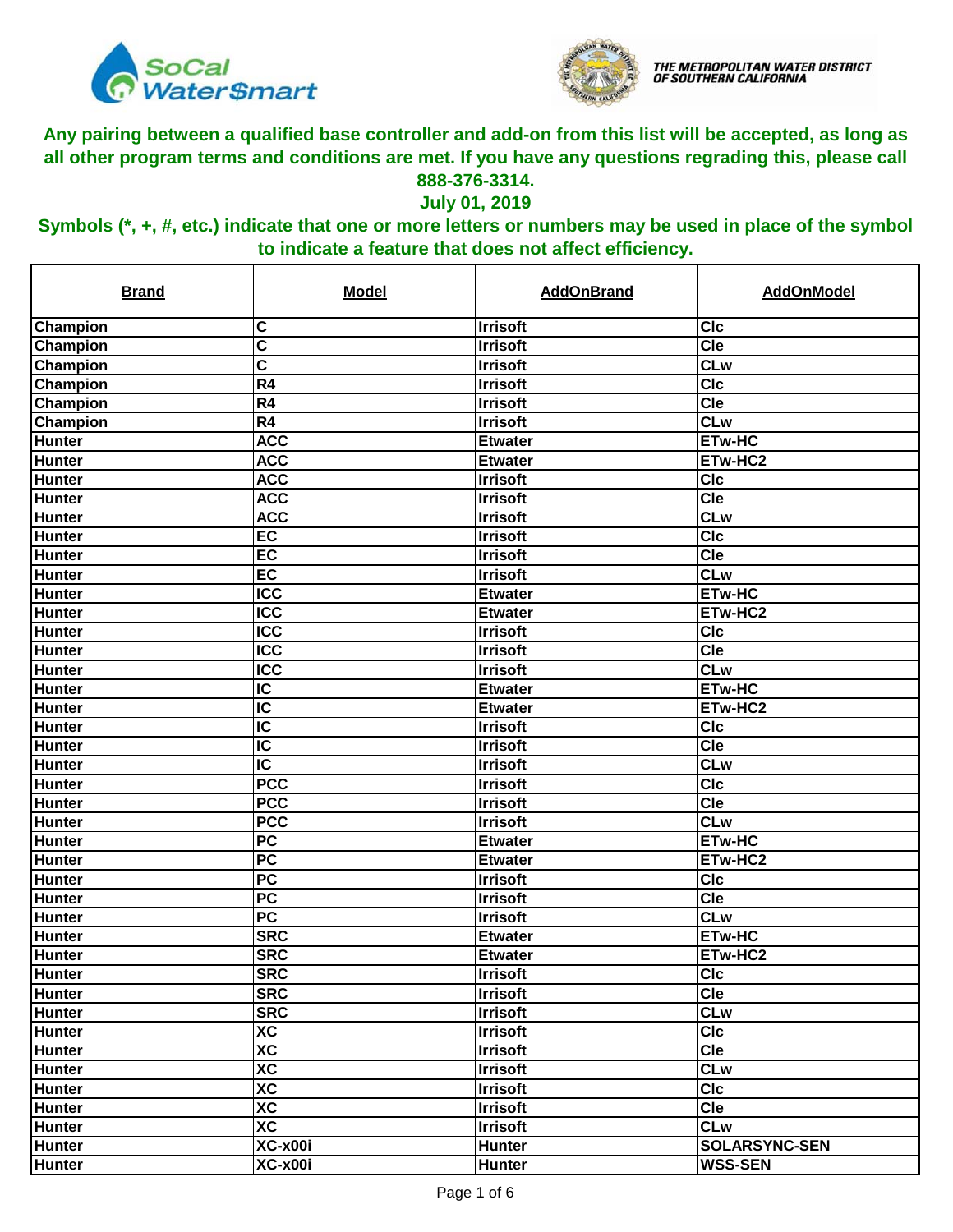



#### **July 01, 2019**

| <b>Brand</b>     | <b>Model</b>     | <b>AddOnBrand</b> | <b>AddOnModel</b>    |
|------------------|------------------|-------------------|----------------------|
| Hunter           | $XC-x00$         | <b>Hunter</b>     | <b>SOLARSYNC-SEN</b> |
| <b>Hunter</b>    | <b>XC-x00</b>    | Hunter            | <b>WSS-SEN</b>       |
| Hunter           | <b>PC-400</b>    | <b>Hunter</b>     | <b>HPC-FP</b>        |
| <b>Hunter</b>    | <b>PC-400</b>    | Hunter            | <b>SOLARSYNC-SEN</b> |
| <b>Hunter</b>    | <b>PC-400</b>    | <b>Hunter</b>     | <b>WSS-SEN</b>       |
| Hunter           | <b>PC-400i</b>   | <b>Hunter</b>     | <b>HPC-FP</b>        |
| <b>Hunter</b>    | <b>PC-400i</b>   | Hunter            | <b>SOLARSYNC-SEN</b> |
| <b>Hunter</b>    | <b>PC-400i</b>   | Hunter            | <b>WSS-SEN</b>       |
| <b>Hunter</b>    | PCC-x00i         | Hunter            | <b>HPC-FP</b>        |
| <b>Hunter</b>    | PCC-x00i         | <b>Hunter</b>     | <b>SOLARSYNC-SEN</b> |
| <b>Hunter</b>    | PCC-x00i         | Hunter            | <b>WSS-SEN</b>       |
| <b>Hunter</b>    | <b>PCC-x00</b>   | <b>Hunter</b>     | <b>HPC-FP</b>        |
| <b>Hunter</b>    | PCC-x00          | <b>Hunter</b>     | <b>SOLARSYNC-SEN</b> |
| <b>Hunter</b>    | <b>PCC-x00</b>   | <b>Hunter</b>     | <b>WSS-SEN</b>       |
| <b>Hunter</b>    | $IC-600-*$       | <b>Hunter</b>     | <b>SOLARSYNC-SEN</b> |
| <b>Hunter</b>    | $IC-600-*$       | <b>Hunter</b>     | <b>WSS-SEN</b>       |
| <b>Hunter</b>    | ACC-1200-*       | <b>Hunter</b>     | <b>SOLARSYNC-SEN</b> |
| <b>Hunter</b>    | ACC-1200-*       | <b>Hunter</b>     | <b>WSS-SEN</b>       |
| <b>Hunter</b>    | <b>ACC-99D-*</b> | <b>Hunter</b>     | <b>SOLARSYNC-SEN</b> |
| <b>Hunter</b>    | <b>ACC-99D-*</b> | <b>Hunter</b>     | <b>WSS-SEN</b>       |
| <b>Hunter</b>    | <b>I2C800*</b>   | <b>Hunter</b>     | <b>SOLARSYNC-SEN</b> |
| <b>Hunter</b>    | <b>I2C800*</b>   | <b>Hunter</b>     | <b>WSS-SEN</b>       |
| <b>Hunter</b>    | A2C-1200*        | Hunter            | <b>SOLARSYNC-SEN</b> |
| <b>Hunter</b>    | A2C-1200*        | <b>Hunter</b>     | <b>WSS-SEN</b>       |
| <b>Hunter</b>    | A2C-75D*         | <b>Hunter</b>     | <b>SOLARSYNC-SEN</b> |
| Hunter           | A2C-75D*         | <b>Hunter</b>     | <b>WSS-SEN</b>       |
| <b>Hunter</b>    | <b>ICC-800</b>   | <b>Hunter</b>     | <b>HCC-FPUP</b>      |
| Hunter           | <b>I2C-800</b>   | <b>Hunter</b>     | <b>HCC-FPUP</b>      |
| <b>HydroRain</b> | <b>HRC 100 C</b> | <b>Irrisoft</b>   | <b>CIc</b>           |
| <b>HydroRain</b> | <b>HRC 100 C</b> | <b>Irrisoft</b>   | <b>Cle</b>           |
| <b>HydroRain</b> | <b>HRC 100 C</b> | <b>Irrisoft</b>   | <b>CLw</b>           |
| <b>HydroRain</b> | <b>HRC 300</b>   | <b>Irrisoft</b>   | <b>CIc</b>           |
| <b>HydroRain</b> | <b>HRC 300</b>   | <b>Irrisoft</b>   | Cle                  |
| <b>HydroRain</b> | <b>HRC 300</b>   | <b>Irrisoft</b>   | <b>CLw</b>           |
| <b>HydroRain</b> | <b>HRC 390</b>   | <b>Irrisoft</b>   | <b>CIc</b>           |
| <b>HydroRain</b> | <b>HRC 390</b>   | <b>Irrisoft</b>   | Cle                  |
| <b>HydroRain</b> | <b>HRC 390</b>   | <b>Irrisoft</b>   | <b>CLw</b>           |
| <b>Irritrol</b>  | <b>JRMAX</b>     | <b>Irrisoft</b>   | <b>CIc</b>           |
| Irritrol         | <b>JRMAX</b>     | <b>Irrisoft</b>   | <b>Cle</b>           |
| <b>Irritrol</b>  | <b>JRMAX</b>     | <b>Irrisoft</b>   | <b>CLw</b>           |
| Irritrol         | <b>KD</b>        | <b>Irrisoft</b>   | <b>CIc</b>           |
| Irritrol         | <b>KD</b>        | <b>Irrisoft</b>   | <b>Cle</b>           |
| Irritrol         | <b>KD</b>        | <b>Irrisoft</b>   | <b>CLw</b>           |
| <b>Irritrol</b>  | <b>MC-PLUS</b>   | <b>Irrisoft</b>   | <b>CIc</b>           |
| Irritrol         | <b>MC-PLUS</b>   | <b>Irrisoft</b>   | <b>Cle</b>           |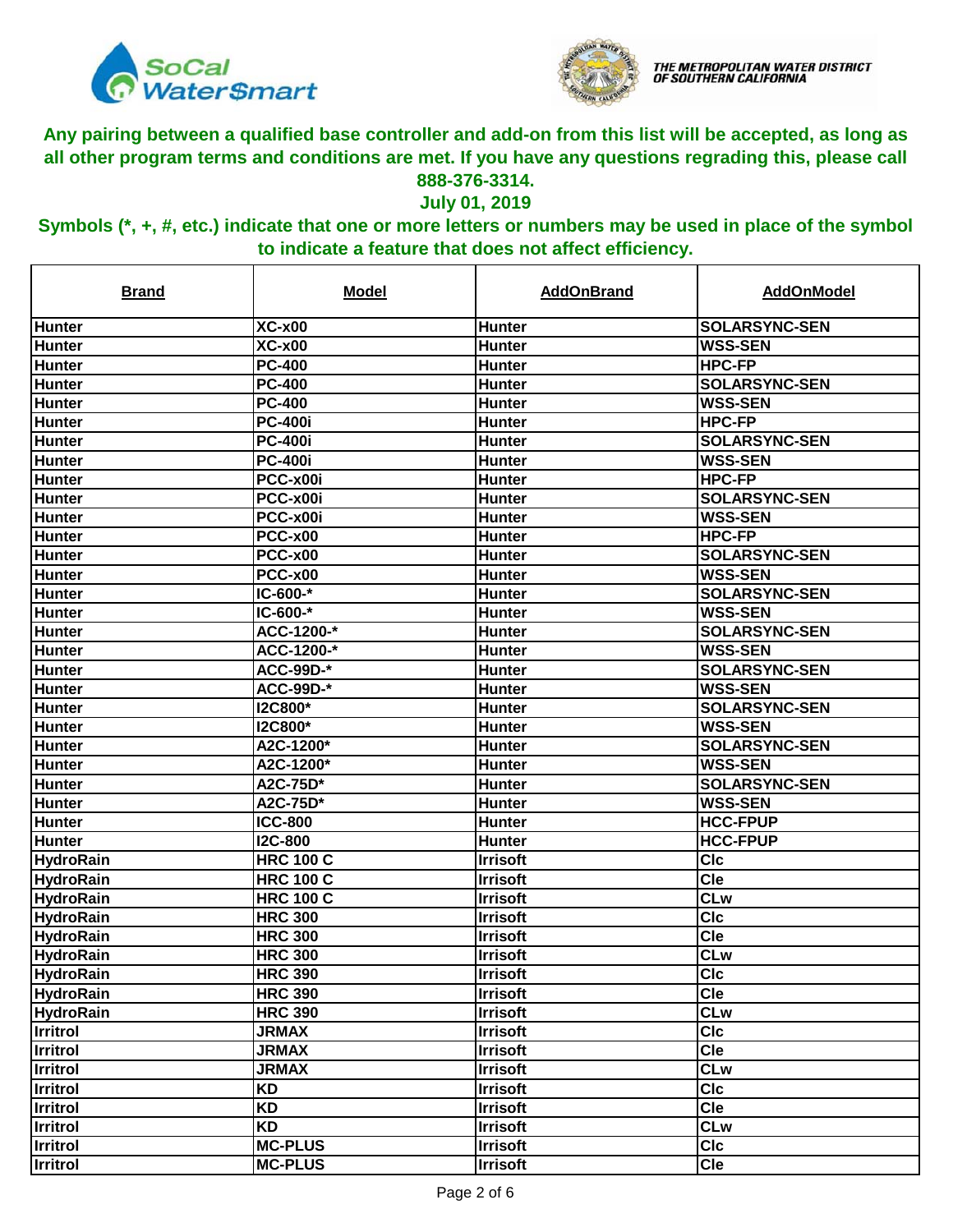



#### **July 01, 2019**

| <b>Brand</b>     | <b>Model</b>     | <b>AddOnBrand</b> | <b>AddOnModel</b>        |
|------------------|------------------|-------------------|--------------------------|
| <b>Irritrol</b>  | <b>MC-PLUS</b>   | <b>Irrisoft</b>   | <b>CLw</b>               |
| Irritrol         | <b>RDPLUS</b>    | <b>Irrisoft</b>   | <b>CIc</b>               |
| <b>Irritrol</b>  | <b>RDPLUS</b>    | <b>Irrisoft</b>   | Cle                      |
| <b>Irritrol</b>  | <b>RDPLUS</b>    | <b>Irrisoft</b>   | <b>CLw</b>               |
| <b>Irritrol</b>  | <b>RD</b>        | <b>Irrisoft</b>   | <b>CIC</b>               |
| Irritrol         | <b>RD</b>        | <b>Irrisoft</b>   | Cle                      |
| <b>Irritrol</b>  | <b>RD</b>        | <b>Irrisoft</b>   | <b>CLw</b>               |
| <b>Irritrol</b>  | <b>MC Plus B</b> | <b>Etwater</b>    | <b>ETw-HC</b>            |
| <b>Irritrol</b>  | <b>MC Plus B</b> | <b>Etwater</b>    | ETw-HC2                  |
| <b>Irritrol</b>  | MC-E             | <b>Etwater</b>    | <b>ETw-HC</b>            |
| <b>Irritrol</b>  | MC-E             | <b>Etwater</b>    | ETw-HC2                  |
| <b>Irritrol</b>  | <b>RainDial</b>  | <b>Etwater</b>    | <b>ETw-HC</b>            |
| <b>Irritrol</b>  | <b>RainDial</b>  | <b>Etwater</b>    | ETw-HC2                  |
| Irritrol         | R                | <b>IRRITROL</b>   | <b>CL-100</b>            |
| Irritrol         | TC-R             | <b>IRRITROL</b>   | <b>CL-100</b>            |
| Irritrol         | <b>KD</b>        | <b>IRRITROL</b>   | <b>CL-100</b>            |
| Irritrol         | $MC-E$           | <b>IRRITROL</b>   | <b>CL-100</b>            |
| <b>K-Rain</b>    | 3200             | <b>Irrisoft</b>   | <b>CIc</b>               |
| <b>K-Rain</b>    | 3200             | <b>Irrisoft</b>   | <b>Cle</b>               |
| <b>K-Rain</b>    | 3200             | <b>Irrisoft</b>   | <b>CLw</b>               |
| <b>K-Rain</b>    | 3400             | <b>Irrisoft</b>   | <b>CIc</b>               |
| <b>K-Rain</b>    | 3400             | <b>Irrisoft</b>   | <b>Cle</b>               |
| K-Rain           | 3400             | <b>Irrisoft</b>   | <b>CLw</b>               |
| <b>Nelson</b>    | 8300             | <b>Irrisoft</b>   | <b>CIc</b>               |
| <b>Nelson</b>    | 8300             | <b>Irrisoft</b>   | <b>Cle</b>               |
| Nelson           | 8300             | <b>Irrisoft</b>   | <b>CLw</b>               |
| <b>Nelson</b>    | 8600             | <b>Irrisoft</b>   | <b>CIc</b>               |
| Nelson           | 8600             | <b>Irrisoft</b>   | <b>Cle</b>               |
| <b>Nelson</b>    | 8600             | <b>Irrisoft</b>   | <b>CLw</b>               |
| <b>Nelson</b>    | 8500             | <b>Irrisoft</b>   | <b>CIc</b>               |
| <b>Nelson</b>    | 8500             | <b>Irrisoft</b>   | Cle                      |
| Nelson           | 8500             | <b>Irrisoft</b>   | <b>CLw</b>               |
| <b>Nelson</b>    | 8608             | <b>Signature</b>  | SHAREB8603W <sup>1</sup> |
| Nelson           | 8612             | Signature         | SHAREB8603W <sup>1</sup> |
| <b>Nelson</b>    | 8616             | <b>Signature</b>  | <b>SHAREB8603W1</b>      |
| <b>Nelson</b>    | 8620             | Signature         | SHAREB8603W <sup>1</sup> |
| <b>Nelson</b>    | 8624             | <b>Signature</b>  | SHAREB8603W <sup>1</sup> |
| Orbit            | 57890            | <b>Irrisoft</b>   | <b>CIc</b>               |
| Orbit            | 57890            | <b>Irrisoft</b>   | <b>Cle</b>               |
| Orbit            | 57890            | <b>Irrisoft</b>   | <b>CLw</b>               |
| <b>Rain Bird</b> | ESP-4M           | <b>Etwater</b>    | <b>ETw-HC</b>            |
| <b>Rain Bird</b> | ESP-4M           | <b>Etwater</b>    | ETw-HC2                  |
| <b>Rain Bird</b> | ESP-4M           | <b>Irrisoft</b>   | <b>CIc</b>               |
| <b>Rain Bird</b> | ESP-4M           | <b>Irrisoft</b>   | <b>Cle</b>               |
| <b>Rain Bird</b> | ESP-4M           | <b>Irrisoft</b>   | <b>CLw</b>               |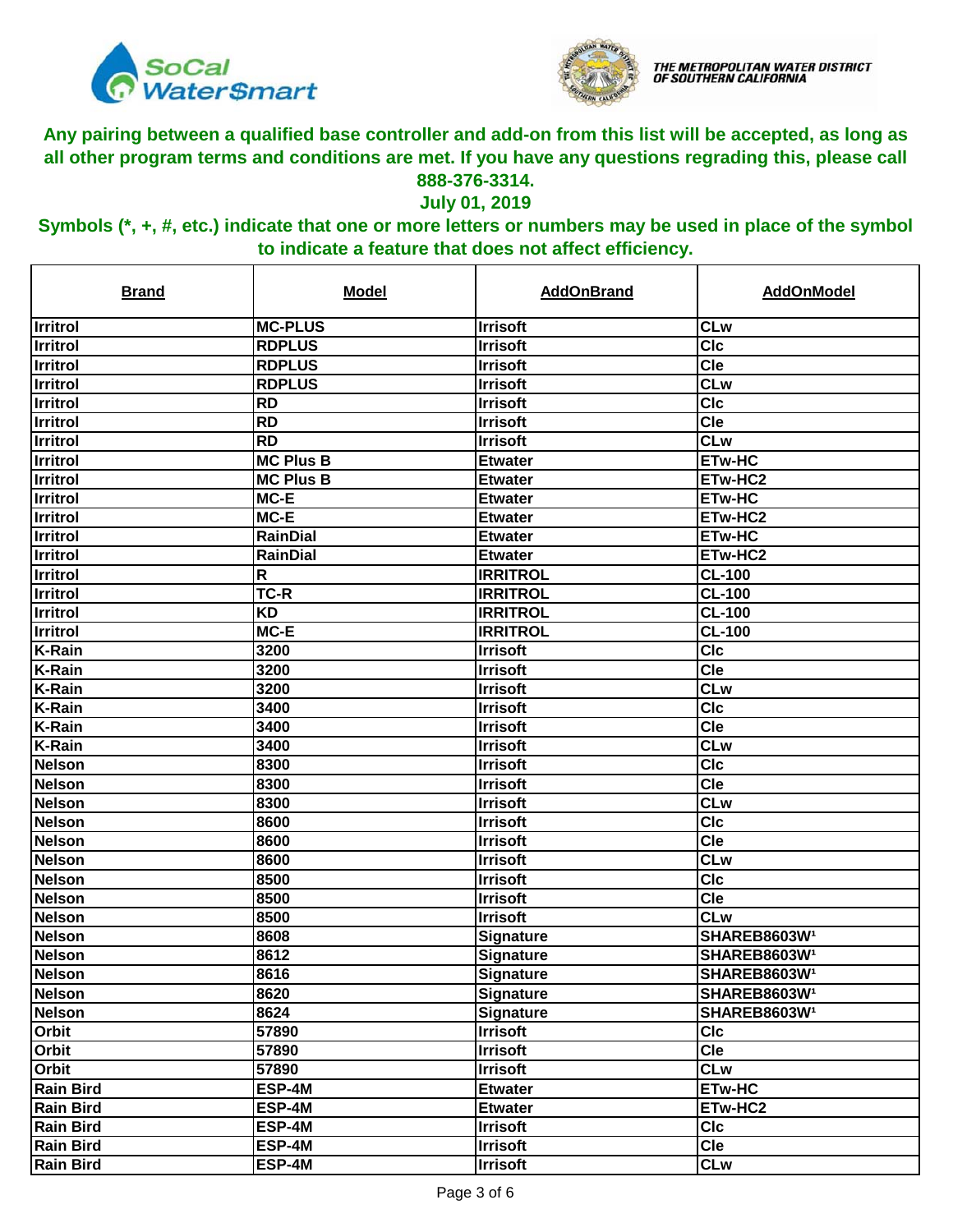



#### **July 01, 2019**

| <u>Brand</u>     | <b>Model</b>    | <b>AddOnBrand</b> | AddOnModel          |
|------------------|-----------------|-------------------|---------------------|
| <b>Rain Bird</b> | ESP-4M          | <b>Rain Bird</b>  | <b>ESP-SMTE-UPG</b> |
| <b>Rain Bird</b> | ESP-4M          | <b>Rain Bird</b>  | <b>ESP-SMT-UPG</b>  |
| <b>Rain Bird</b> | <b>ESP-LXD</b>  | <b>Rain Bird</b>  | <b>ETC-LX</b>       |
| <b>Rain Bird</b> | <b>ESP-LXD</b>  | <b>Rain Bird</b>  | IIQ3G-USA           |
| <b>Rain Bird</b> | <b>ESP-LXD</b>  | <b>Rain Bird</b>  | IQNCC3G             |
| <b>Rain Bird</b> | <b>ESP-LXD</b>  | <b>Rain Bird</b>  | <b>IQNCCEN</b>      |
| <b>Rain Bird</b> | <b>ESP-LXD</b>  | <b>Rain Bird</b>  | <b>IQNCCRS</b>      |
| <b>Rain Bird</b> | <b>ESP-LXD</b>  | <b>Rain Bird</b>  | <b>IQNCCWF</b>      |
| <b>Rain Bird</b> | <b>ESP-LXME</b> | <b>Rain Bird</b>  | <b>ETC-LX</b>       |
| <b>Rain Bird</b> | <b>ESP-LXME</b> | <b>Rain Bird</b>  | IQ3G-USA            |
| <b>Rain Bird</b> | <b>ESP-LXME</b> | <b>Rain Bird</b>  | <b>IQNCC3G</b>      |
| <b>Rain Bird</b> | <b>ESP-LXME</b> | <b>Rain Bird</b>  | <b>IQNCCEN</b>      |
| <b>Rain Bird</b> | <b>ESP-LXME</b> | <b>Rain Bird</b>  | <b>IQNCCRS</b>      |
| <b>Rain Bird</b> | <b>ESP-LXME</b> | <b>Rain Bird</b>  | <b>IQNCCWF</b>      |
| <b>Rain Bird</b> | <b>ESP-4ME</b>  | <b>Rain Bird</b>  | <b>ESP-SMTE-UPG</b> |
| <b>Rain Bird</b> | <b>ESP-4MEi</b> | <b>Rain Bird</b>  | <b>ESP-SMTE-UPG</b> |
| <b>Rain Bird</b> | <b>STPi</b>     | <b>Etwater</b>    | <b>ETw-HC</b>       |
| <b>Rain Bird</b> | <b>STPi</b>     | <b>Etwater</b>    | <b>ETw-HC2</b>      |
| <b>Rain Bird</b> | <b>ESP-ME</b>   | <b>Rain Bird</b>  | ILNK WiFi           |
| <b>Rain Bird</b> | <b>ESP-RZXe</b> | <b>Rain Bird</b>  | <b>LNK WiFi</b>     |
| <b>Rain Bird</b> | ESP-TM2         | <b>Rain Bird</b>  | <b>LNK WiFi</b>     |
| <b>Rain Bird</b> | ESP-4Mi         | <b>Rain Bird</b>  | <b>ESP-SMTE-UPG</b> |
| <b>Rain Bird</b> | ESP-4Mi         | <b>Rain Bird</b>  | <b>ESP-SMT-UPG</b>  |
| <b>Rain Bird</b> | Ε               | <b>Irrisoft</b>   | <b>CIc</b>          |
| <b>Rain Bird</b> | Ε               | <b>Irrisoft</b>   | Cle                 |
| <b>Rain Bird</b> | Е               | <b>Irrisoft</b>   | <b>CLw</b>          |
| <b>Rain Bird</b> | E-c             | <b>Irrisoft</b>   | <b>CIc</b>          |
| <b>Rain Bird</b> | E-c             | <b>Irrisoft</b>   | Cle                 |
| <b>Rain Bird</b> | E-c             | <b>Irrisoft</b>   | <b>CLw</b>          |
| <b>Rain Bird</b> | <b>ESPLXM</b>   | <b>Etwater</b>    | <b>ETw-HC</b>       |
| <b>Rain Bird</b> | <b>ESPLXM</b>   | <b>Etwater</b>    | ETw-HC2             |
| <b>Rain Bird</b> | <b>ESPLXM</b>   | <b>Irrisoft</b>   | <b>CIc</b>          |
| <b>Rain Bird</b> | <b>ESPLXM</b>   | <b>Irrisoft</b>   | <b>Cle</b>          |
| <b>Rain Bird</b> | <b>ESPLXM</b>   | <b>Irrisoft</b>   | <b>CLw</b>          |
| <b>Rain Bird</b> | <b>ESP-LX</b>   | <b>Etwater</b>    | <b>ETw-HC</b>       |
| <b>Rain Bird</b> | <b>ESP-LX</b>   | <b>Etwater</b>    | ETw-HC2             |
| <b>Rain Bird</b> | <b>ESP-LX</b>   | <b>Irrisoft</b>   | <b>CIc</b>          |
| <b>Rain Bird</b> | <b>ESP-LX</b>   | <b>Irrisoft</b>   | <b>Cle</b>          |
| <b>Rain Bird</b> | <b>ESP-LX</b>   | <b>Irrisoft</b>   | <b>CLw</b>          |
| <b>Rain Bird</b> | <b>ESP</b>      | <b>Irrisoft</b>   | <b>CIc</b>          |
| <b>Rain Bird</b> | <b>ESP</b>      | <b>Irrisoft</b>   | <b>Cle</b>          |
| <b>Rain Bird</b> | <b>ESP</b>      | <b>Irrisoft</b>   | <b>CLw</b>          |
| <b>Rain Bird</b> | <b>ESP4ME</b>   | <b>Irrisoft</b>   | <b>CIc</b>          |
| <b>Rain Bird</b> | <b>ESP4ME</b>   | <b>Irrisoft</b>   | <b>Cle</b>          |
| <b>Rain Bird</b> | <b>ESP4ME</b>   | <b>Irrisoft</b>   | <b>CLw</b>          |
|                  |                 |                   |                     |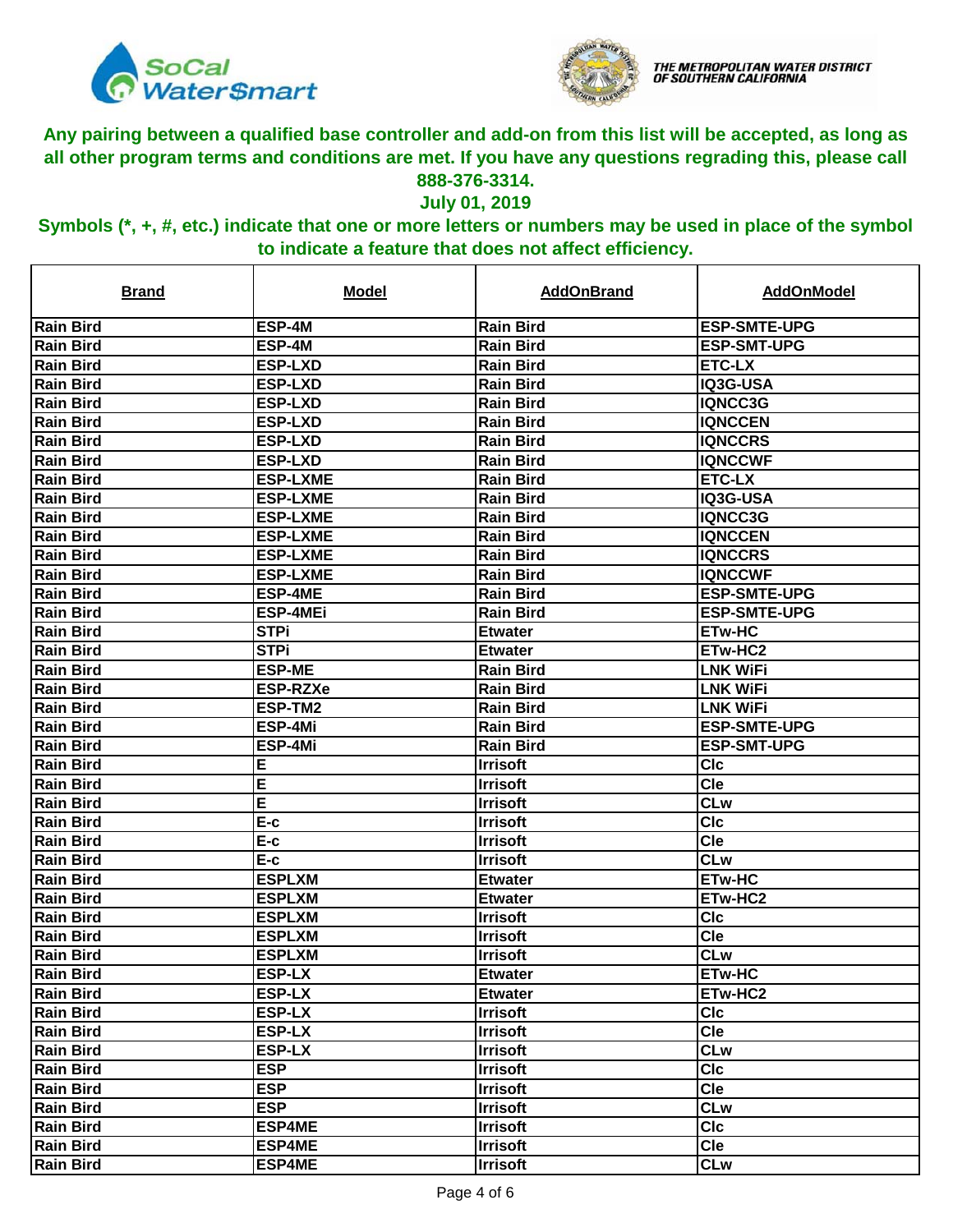



#### **July 01, 2019**

| <b>Brand</b>       | <b>Model</b>         | <b>AddOnBrand</b> | <b>AddOnModel</b>        |
|--------------------|----------------------|-------------------|--------------------------|
| <b>Rain Bird</b>   | <b>SST</b>           | <b>Etwater</b>    | <b>ETw-HC</b>            |
| Rain Bird          | <b>SST</b>           | <b>Etwater</b>    | ETw-HC2                  |
| <b>Rain Bird</b>   | <b>SST</b>           | <b>Irrisoft</b>   | <b>CIc</b>               |
| <b>Rain Bird</b>   | <b>SST</b>           | <b>Irrisoft</b>   | $\overline{C}$ le        |
| <b>Rain Bird</b>   | <b>SST</b>           | <b>Irrisoft</b>   | <b>CLw</b>               |
| <b>Rain Bird</b>   | <b>STP</b>           | <b>Irrisoft</b>   | $\overline{C}$           |
| <b>Rain Bird</b>   | <b>STP</b>           | <b>Irrisoft</b>   | $\overline{C}$ le        |
| <b>Rain Bird</b>   | <b>STP</b>           | <b>Irrisoft</b>   | <b>CLw</b>               |
| RainMaster         | <b>RMEXG</b>         | <b>Etwater</b>    | <b>ETw-HC</b>            |
| RainMaster         | <b>RMEXG</b>         | <b>Etwater</b>    | ETw-HC2                  |
| RainMaster         | <b>RMEXG</b>         | <b>Irrisoft</b>   | <b>CIc</b>               |
| RainMaster         | <b>RMEXG</b>         | <b>Irrisoft</b>   | <b>Cle</b>               |
| RainMaster         | <b>RMEXG</b>         | <b>Irrisoft</b>   | <b>CLw</b>               |
| RainMaster         | <b>RMESE</b>         | <b>Etwater</b>    | <b>ETw-HC</b>            |
| RainMaster         | <b>RMESE</b>         | <b>Etwater</b>    | ETw-HC2                  |
| RainMaster         | <b>RMESE</b>         | <b>Irrisoft</b>   | <b>CIc</b>               |
| RainMaster         | <b>RMESE</b>         | <b>Irrisoft</b>   | Cle                      |
| <b>IRainMaster</b> | <b>RMESE</b>         | <b>Irrisoft</b>   | <b>CLw</b>               |
| <b>IRainMaster</b> | <b>Evolution DX2</b> | <b>Etwater</b>    | <b>ETw-HC</b>            |
| RainMaster         | <b>Evolution DX2</b> | <b>Etwater</b>    | ETw-HC2                  |
| RainMaster         | <b>Hawk</b>          | <b>Etwater</b>    | <b>ETw-HC</b>            |
| RainMaster         | <b>Hawk</b>          | <b>Etwater</b>    | ETw-HC2                  |
| Signature          | <b>CD</b>            | <b>Irrisoft</b>   | <b>CIc</b>               |
| Signature          | <b>CD</b>            | <b>Irrisoft</b>   | <b>Cle</b>               |
| Signature          | <b>CD</b>            | <b>Irrisoft</b>   | <b>CLw</b>               |
| Signature          | 8114                 | <b>Irrisoft</b>   | <b>CIc</b>               |
| Signature          | 8114                 | <b>Irrisoft</b>   | Cle                      |
| Signature          | 8114                 | <b>Irrisoft</b>   | <b>CLw</b>               |
| Signature          | 8608                 | Signature         | SHAREB8603W <sup>1</sup> |
| Signature          | 8612                 | Signature         | SHAREB8603W1             |
| Signature          | 8616                 | Signature         | <b>SHAREB8603W1</b>      |
| Signature          | 8620                 | Signature         | <b>SHAREB8603W1</b>      |
| <b>Signature</b>   | 8624                 | <b>Signature</b>  | SHAREB8603W <sup>1</sup> |
| Superior           | <b>Sterling</b>      | <b>Etwater</b>    | <b>ETw-HC</b>            |
| Superior           | <b>Sterling</b>      | <b>Etwater</b>    | ETw-HC2                  |
| <b>Superior</b>    | <b>Sterling</b>      | <b>Irrisoft</b>   | <b>CIc</b>               |
| <b>Superior</b>    | <b>Sterling</b>      | <b>Irrisoft</b>   | <b>Cle</b>               |
| <b>Superior</b>    | <b>Sterling</b>      | <b>Irrisoft</b>   | <b>CLw</b>               |
| <b>Toro</b>        | CC-M                 | <b>Irrisoft</b>   | <b>CIc</b>               |
| <b>Toro</b>        | <b>CC-M</b>          | <b>Irrisoft</b>   | <b>Cle</b>               |
| <b>Toro</b>        | <b>CC-M</b>          | <b>Irrisoft</b>   | <b>CLw</b>               |
| <b>Toro</b>        | <b>CC-M</b>          | Toro              | <b>CL-100</b>            |
| <b>Toro</b>        | <b>EVO-4D</b>        | <b>Irrisoft</b>   | <b>CIc</b>               |
| <b>Toro</b>        | <b>EVO-4D</b>        | <b>Irrisoft</b>   | <b>Cle</b>               |
| <b>Toro</b>        | <b>EVO-4D</b>        | <b>Irrisoft</b>   | <b>CLw</b>               |